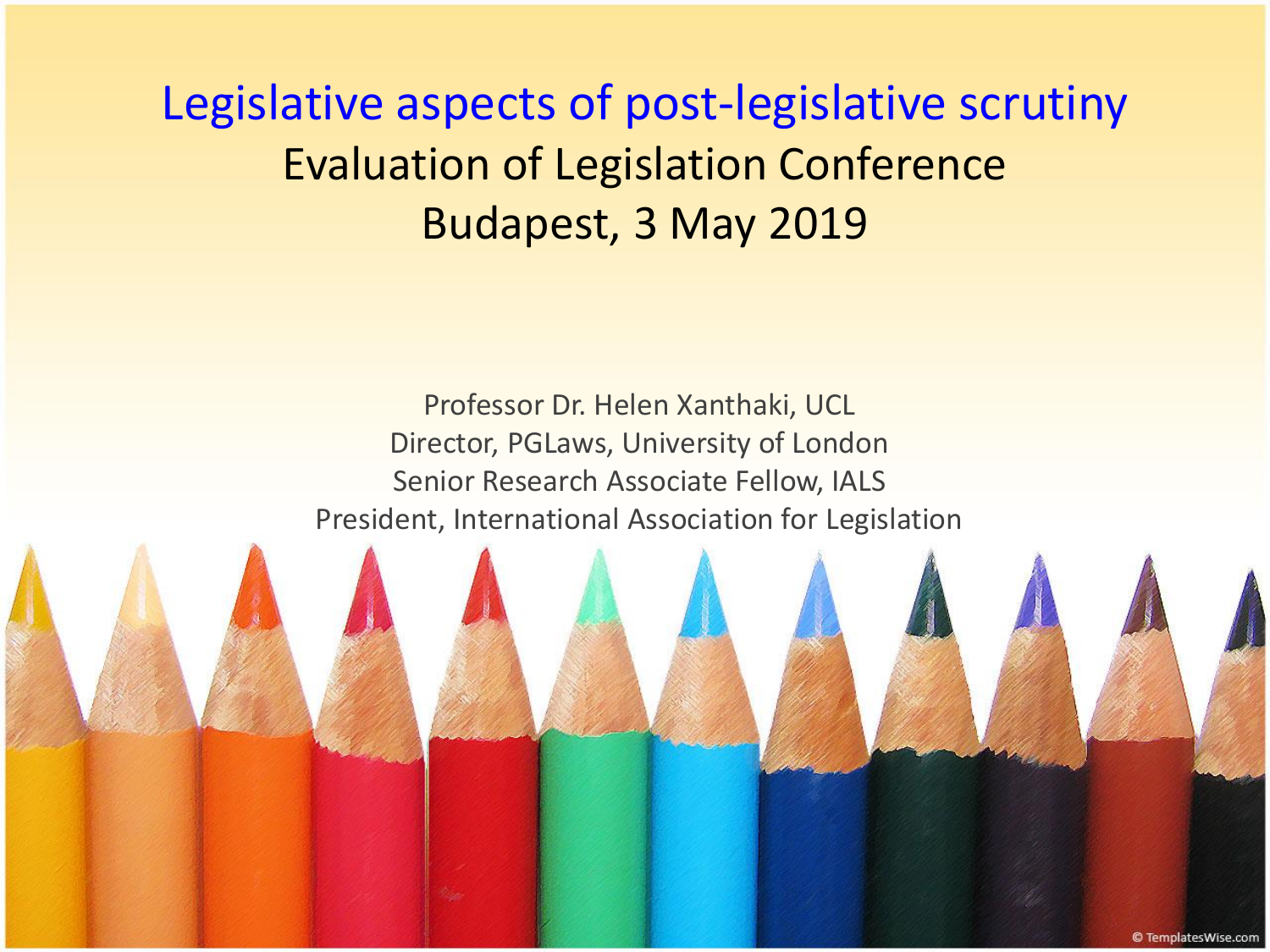# The background

- Legislation is a tool for regulation
- Good legislation is one that produces the types, extent, and level of regulation required by the government
- In other words, good legislation is effective legislation that is capable of leading to efficacy of regulation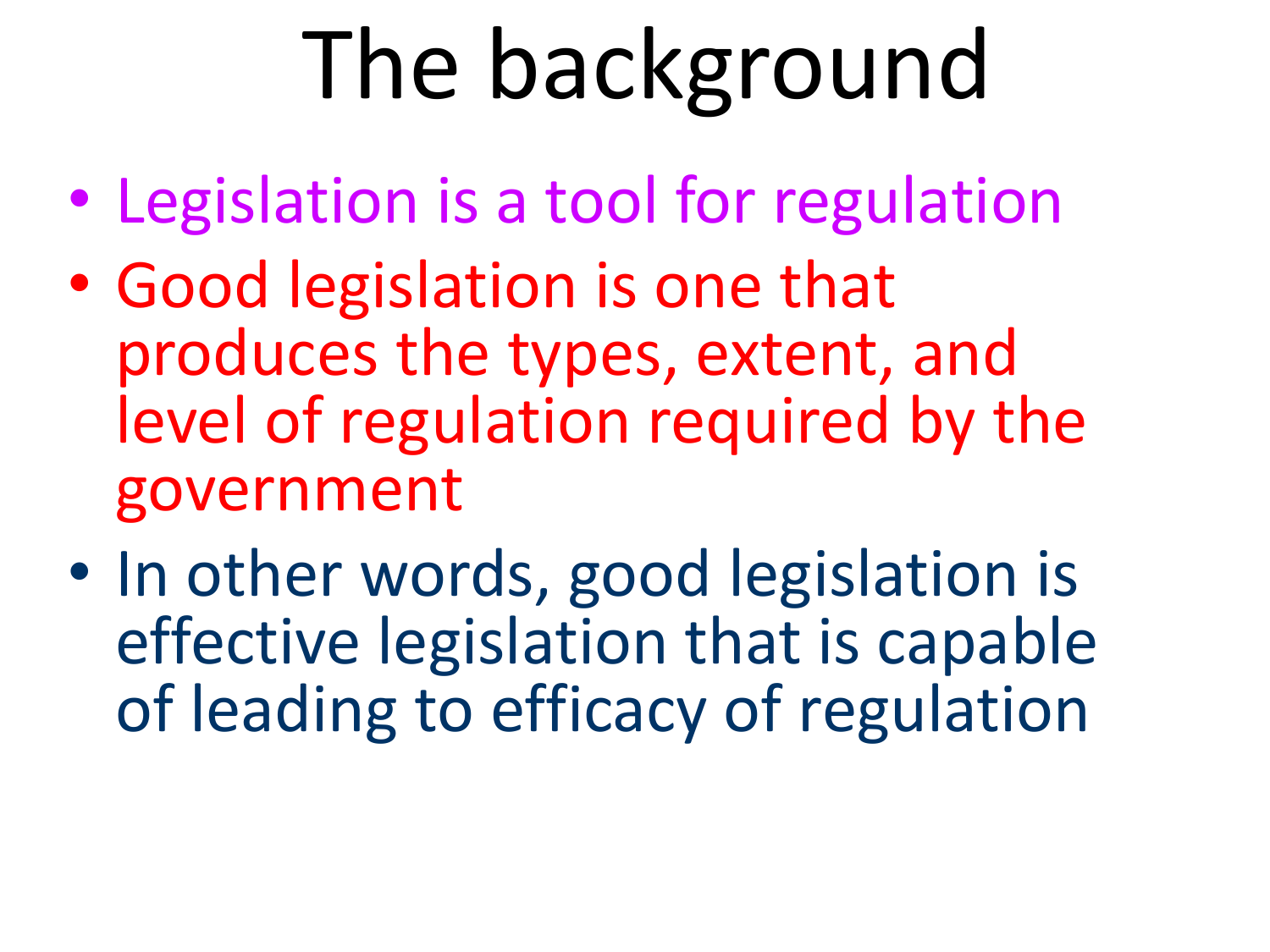

Easified language Gender inclusive language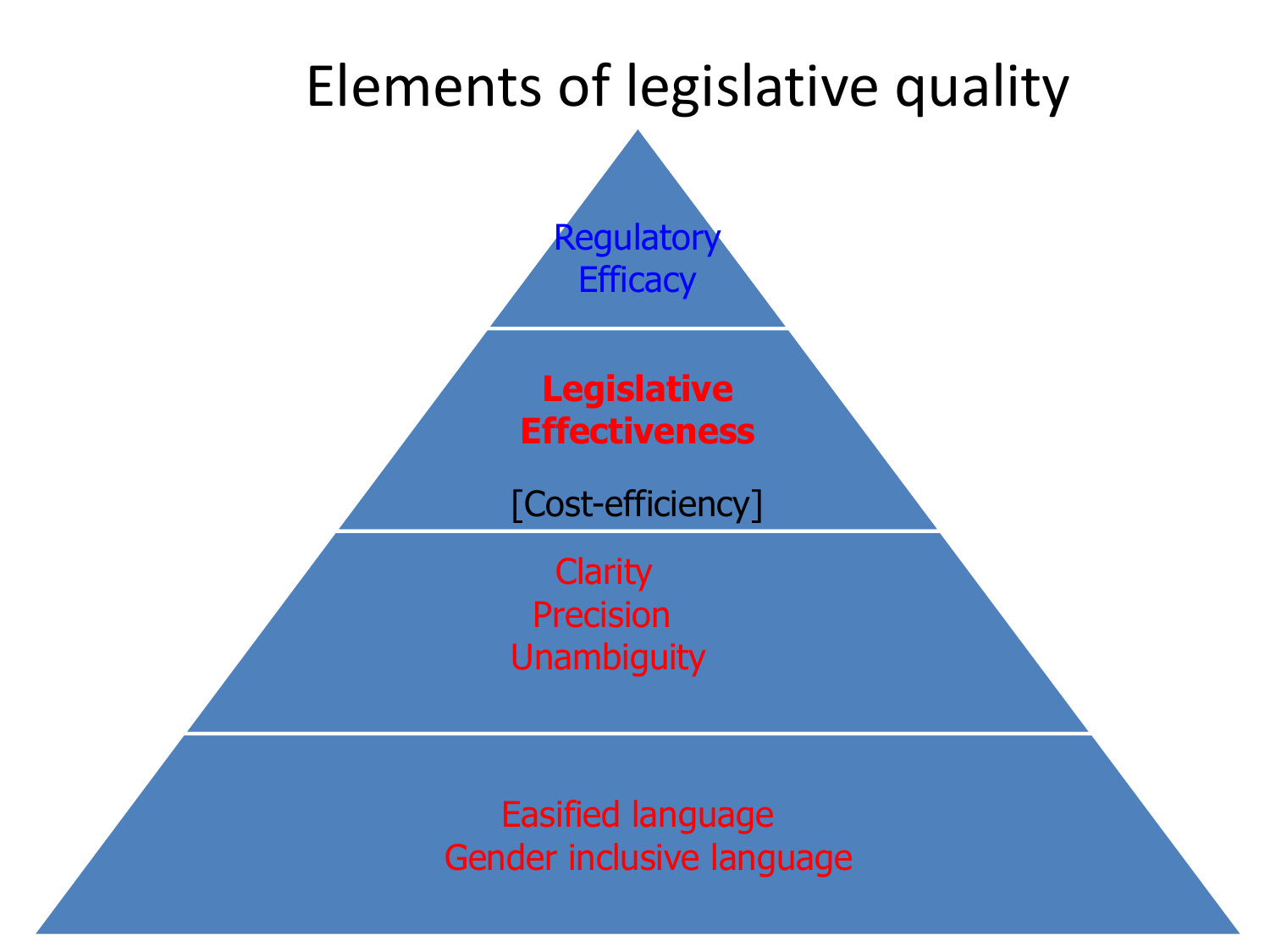## Scrutiny: the concept

- Evaluate efficacy: policy/law/results
- Evaluate effectiveness
- Identify the source of any mischief
- Rectify the problem in hope of achieving efficacy in the future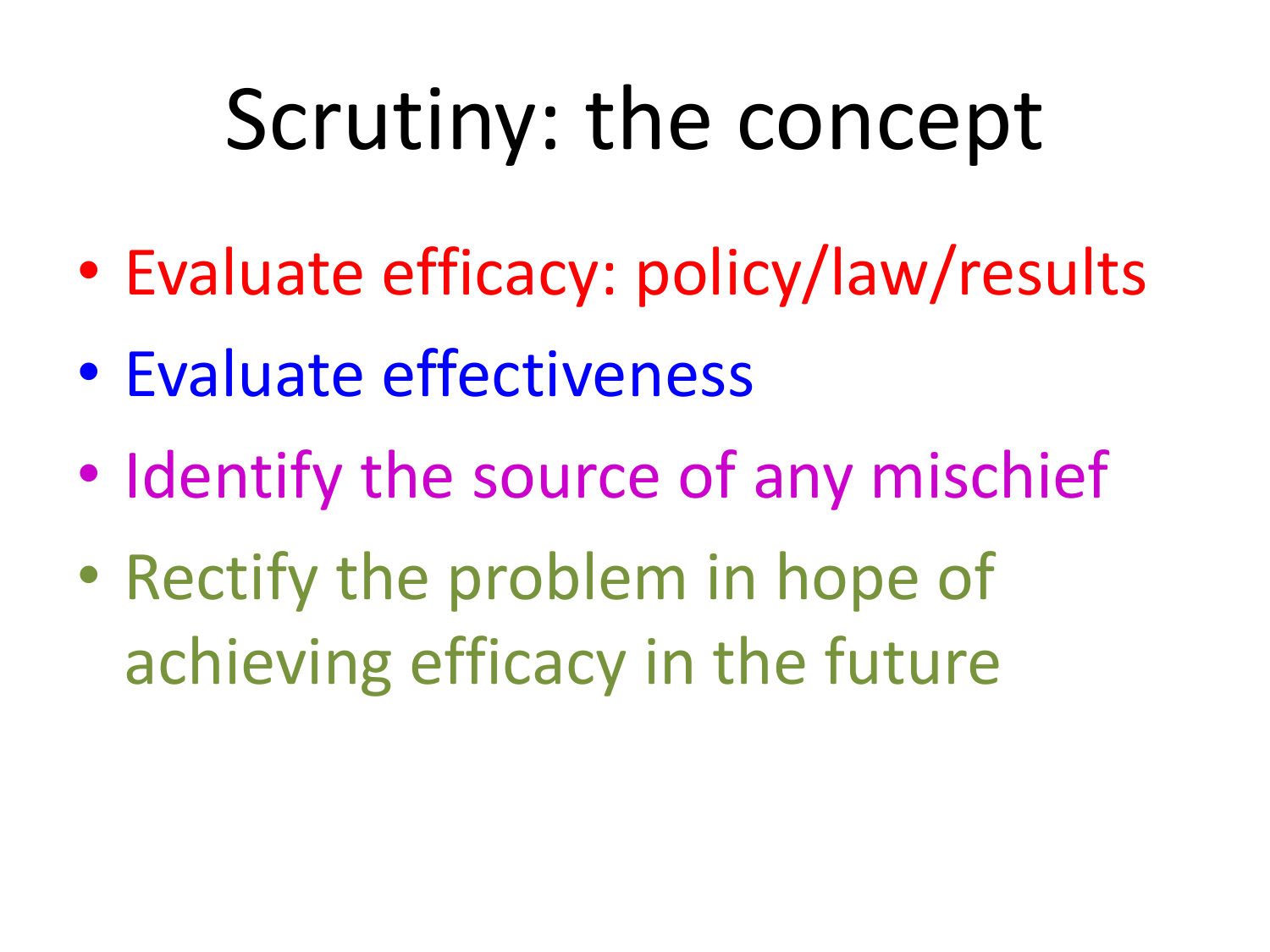### Scrutiny: the practice

- Who?
	- Policy officers/legal officers/drafters together
- When?
	- Before the end of the review cycle, normally between three and ten years
- How?
	- Ministry led meeting
- What?
	- Via a series of questions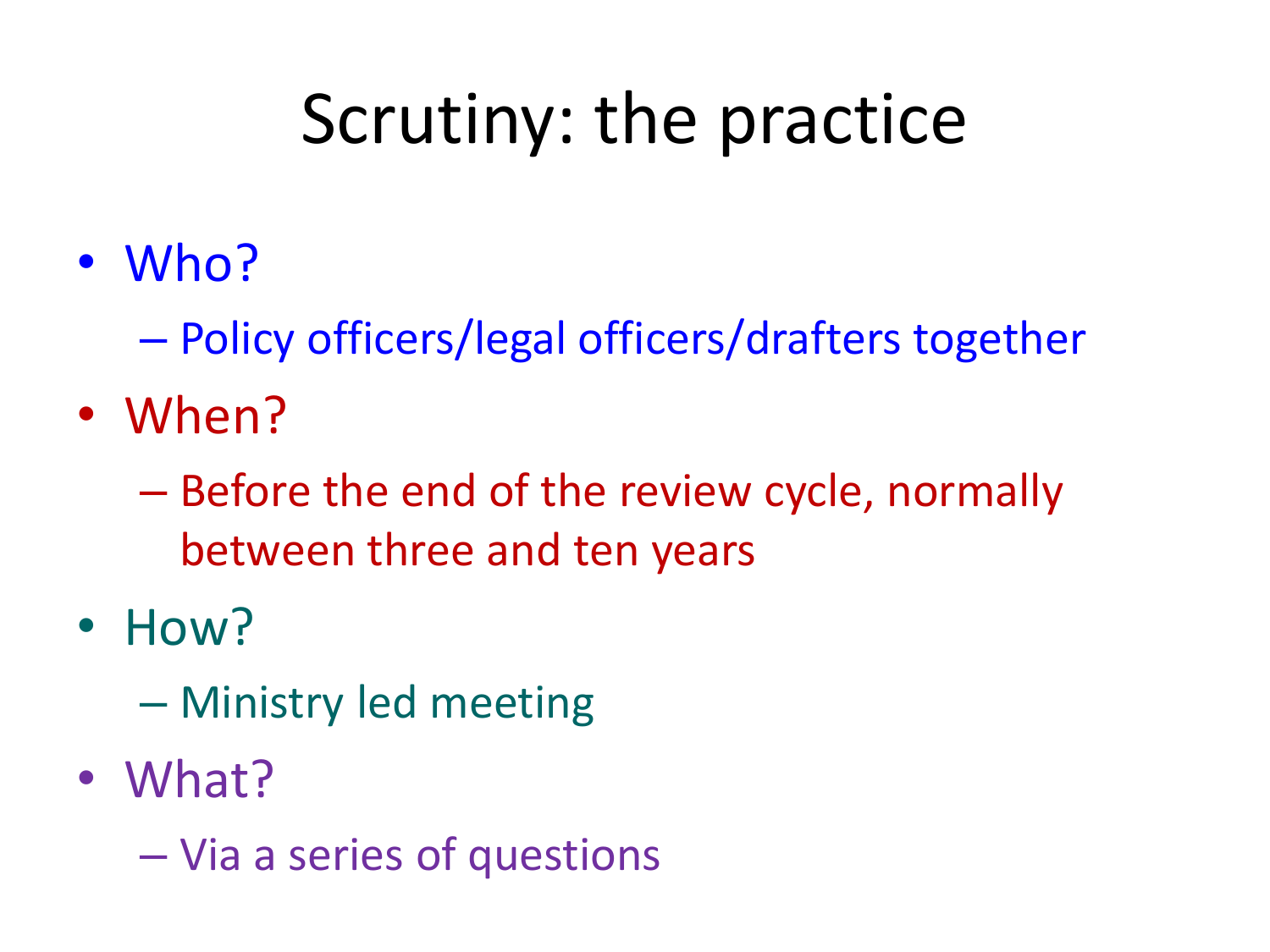#### Scrutiny in concrete

- (1) Which were the desired regulatory results pursued by means of the legislation?
- (2) Has the selected regulatory mechanisms led to the desired regulatory results, as evidenced by empirical data?
- (3) Has the legal mischief been addressed by new legislation, as evidenced by data?
- (4) Were there any issues arising from the choice of legislative expression and how can these be addressed?
- (5) Is efficacy achieved?
- (6) If not, was the legislation effective as evidenced by (3) and (4)?
- (7) If not, how can the issues be addressed: repeal, repeal and reenact, amend the legislation?
- (8) In how many years does the legislation need to be reevaluated?